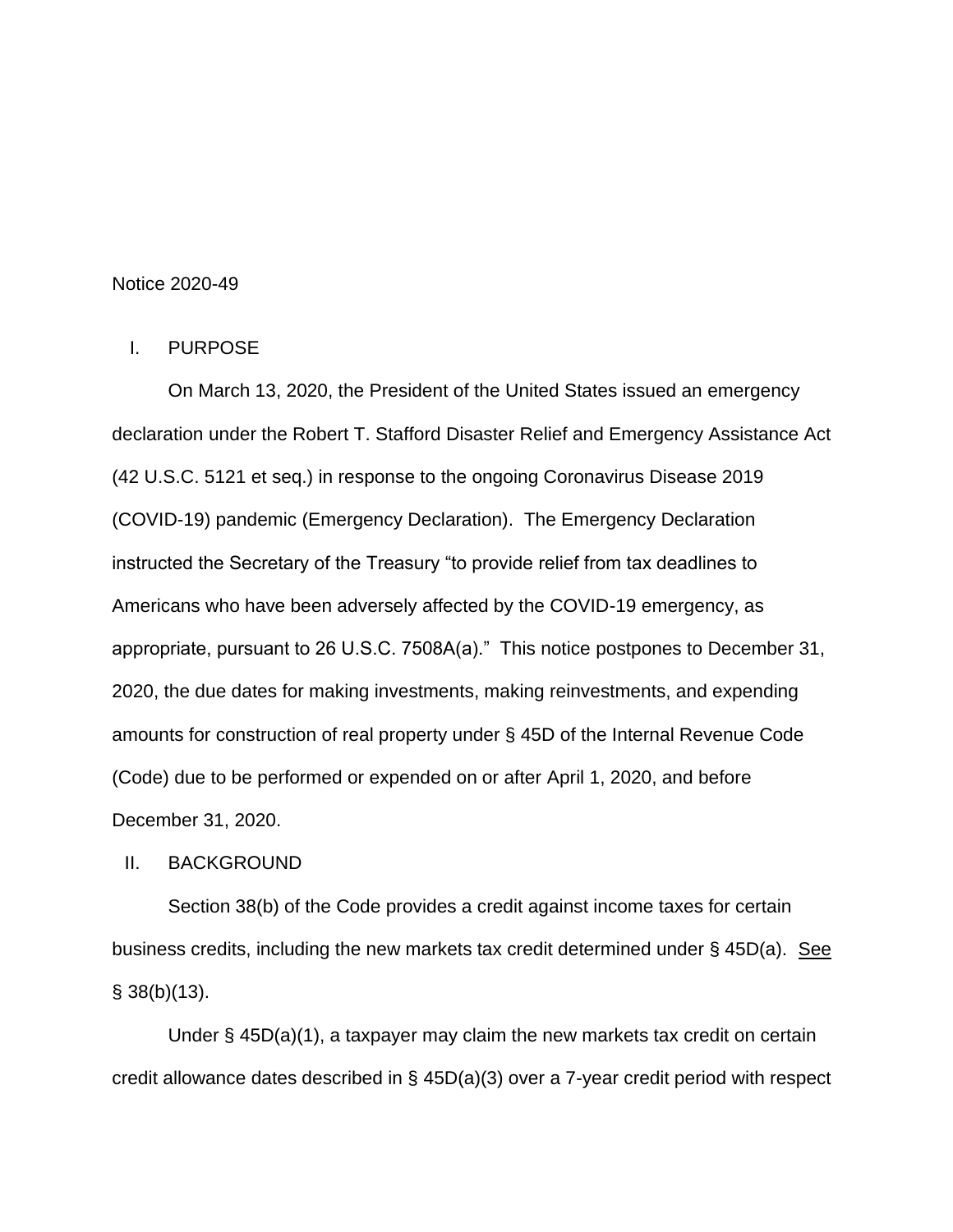to a qualified equity investment (QEI) in a qualified community development entity (CDE) described in § 45D(c).

Under § 45D(b), in general, a QEI means any equity investment in a CDE if: (A) the investment is acquired by the taxpayer at its original issue (directly or through an underwriter) solely in exchange for cash; (B) substantially all of such cash is used by the CDE to make qualified low-income community investments (QLICIs); and (C) the investment is designated for purposes of § 45D as a QEI by the CDE.

Section 45D(c)(1) provides that a domestic corporation or partnership is a CDE if: (A) the primary mission of the entity is serving, or providing investment capital for, lowincome communities (as defined in § 45D(e)) or low-income persons; (B) the entity maintains accountability to residents of low-income communities through their representation on any governing board of the entity or on any advisory board to the entity; and (C) the entity is certified by the Secretary of the Treasury or his delegate (Secretary) as a qualified CDE.

Section 45D(d)(1) defines a QLICI as: (A) any capital or equity investment in, or loan to, any qualified active low-income community business (as defined in  $\S$  45D(d)(2)); (B) the purchase from another qualified CDE of any loan made by such entity that is a QLICI; (C) financial counseling and other services specified in regulations prescribed by the Secretary to businesses located in, and residents of, low-income communities; and (D) any equity investment in, or loan to, any qualified CDE.

Section 45D(d)(2)(A) defines a qualified active low-income community business (QALICB), with respect to any taxable year, as any corporation (including a nonprofit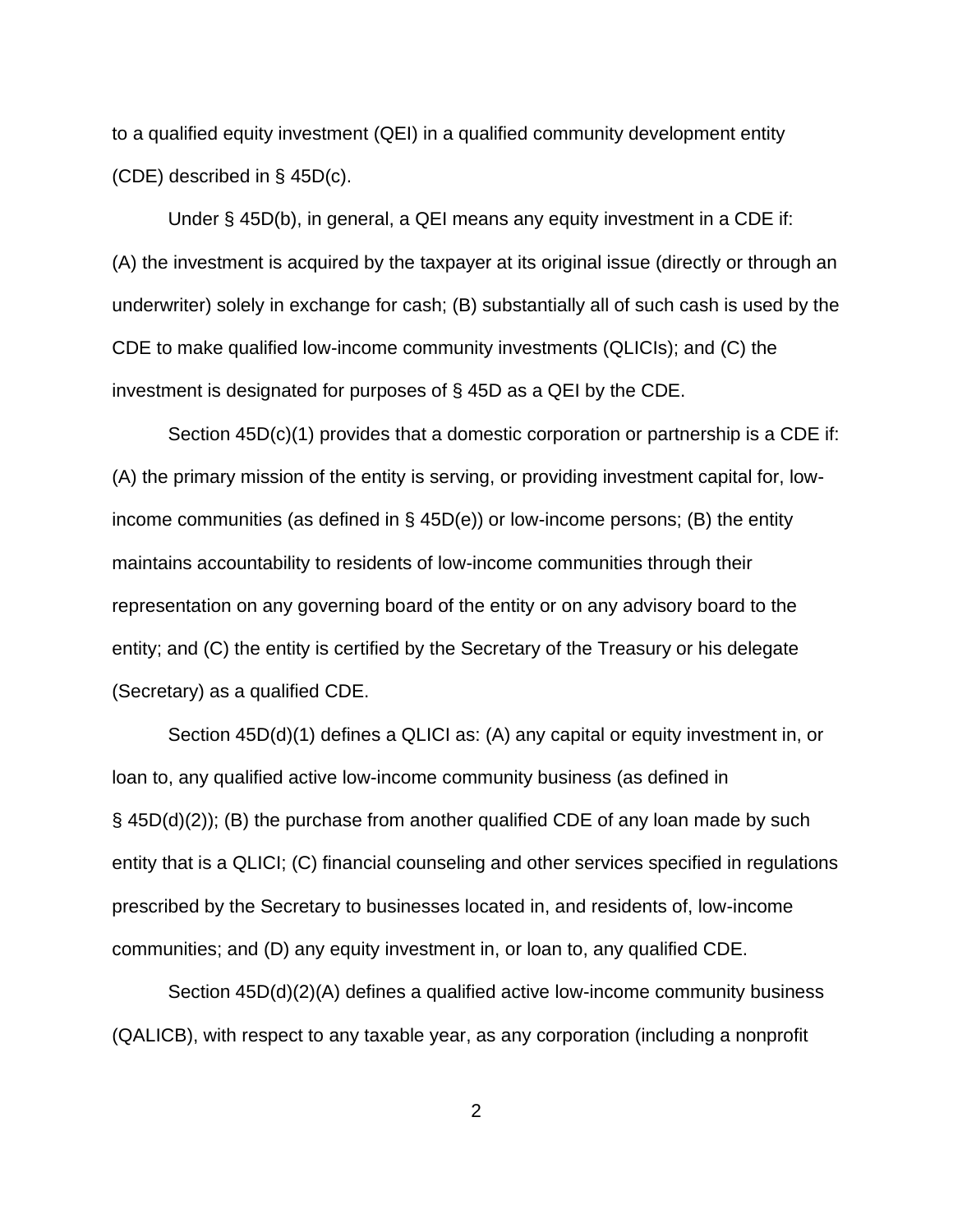corporation) or partnership if for such year, among other requirements, (i) at least 50 percent of the total gross income of the entity is derived from the active conduct of a qualified business within any low-income community, (ii) a substantial portion of the use of the tangible property of the entity (whether owned or leased) is within any low-income community, (iii) a substantial portion of the services performed for the entity by its employees are performed in any low-income community, and (iv) less than 5 percent of the average of the aggregate unadjusted bases of the property of the entity is attributable to nonqualified financial property (as defined in § 1397C(e)).

Under § 45D(d)(3), with certain exceptions, a qualified business is any trade or business within the meaning of § 1397C(d) of the Code. Together, these sections and § 1.45D-1(d)(5)(ii) of the Income Tax Regulations provide that the rental to others of real property located in any low-income community is a qualified business (for purposes of § 45D) only if the property is not residential rental property (as defined in § 168(e)(2)(A) of the Code) and there are substantial improvements located on the real property.

Section 1.45D-1(c)(5)(i) provides a safe harbor with respect to a CDE's investment in QLICIs. Generally, a CDE must invest at least 85 percent of its QEI in QLICIs.

Section 1.45D-1(c)(5)(iv) provides the timing requirement of a CDE's investment in QLICIs. Specifically, it provides that a taxpayer's cash investment received by a CDE is treated as invested in a QLICI as defined in  $\S$  1.45D-1(d)(1) only to the extent that the cash is so invested within the 12-month period beginning on the date the cash is paid by the taxpayer (directly or through an underwriter) to the CDE. Thus, a CDE generally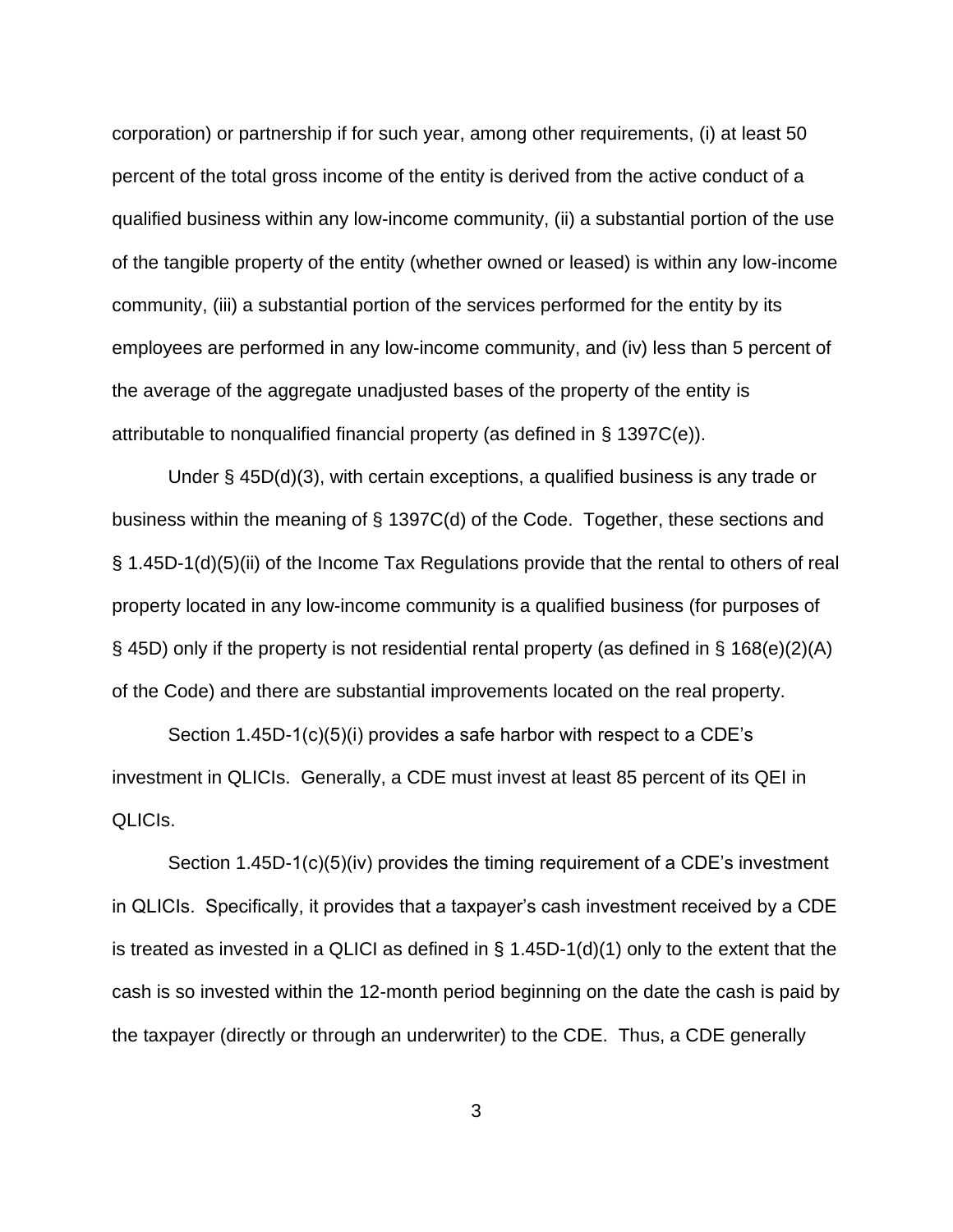has a 12-month period to invest cash it receives that is designated as a QEI in a QLICI under  $\S$  1.45D-1(c)(5)(iv).

Section 1.45D-1(d)(2)(i) provides in general that amounts received by a CDE in payment of, or for, capital, equity or principal with respect to a QLICI must be reinvested by the CDE in a QLICI no later than 12 months from the date of receipt to be treated as continuously invested in a QLICI.

Under § 1.45D-1(d)(4)(i)(E), in general, with respect to any taxable year, a QALICB must have less than 5 percent of the average of the aggregate unadjusted basis of its property that is attributable to nonqualified financial property. Nonqualified financial property means debt, stock, partnership interests, options, futures contracts, forward contracts, warrants, notional principal contracts, annuities, and other similar property except reasonable amounts of working capital held in cash and other forms, and certain debt instruments. See  $\S 1.45D-1(d)(4)(i)(E)(1)(i)$ ; see also  $\S 1397C(e)$ .

Section 1.45D-1(d)(4)(i)(E)(2) provides that the proceeds of a capital or equity investment or loan by a CDE that will be expended for construction of real property within 12 months after the date the investment or loan is made are treated as a reasonable amount of working capital under  $\S$  1.45D-1(d)(4)(i)(E)(1)(i).

### III. TIME-SENSITIVE ACTIONS AFFECTED BY COVID-19 EMERGENCY

A time-sensitive action to which this notice applies is an action required to be performed by a CDE or QALICB, which is due to be performed on or after April 1, 2020, and before December 31, 2020, in order to meet the requirements under §§ 1.45D 1(c)(5)(iv), 1.45D-1(d)(2)(i), or 1.45D-1(d)(4)(i)(E)(2).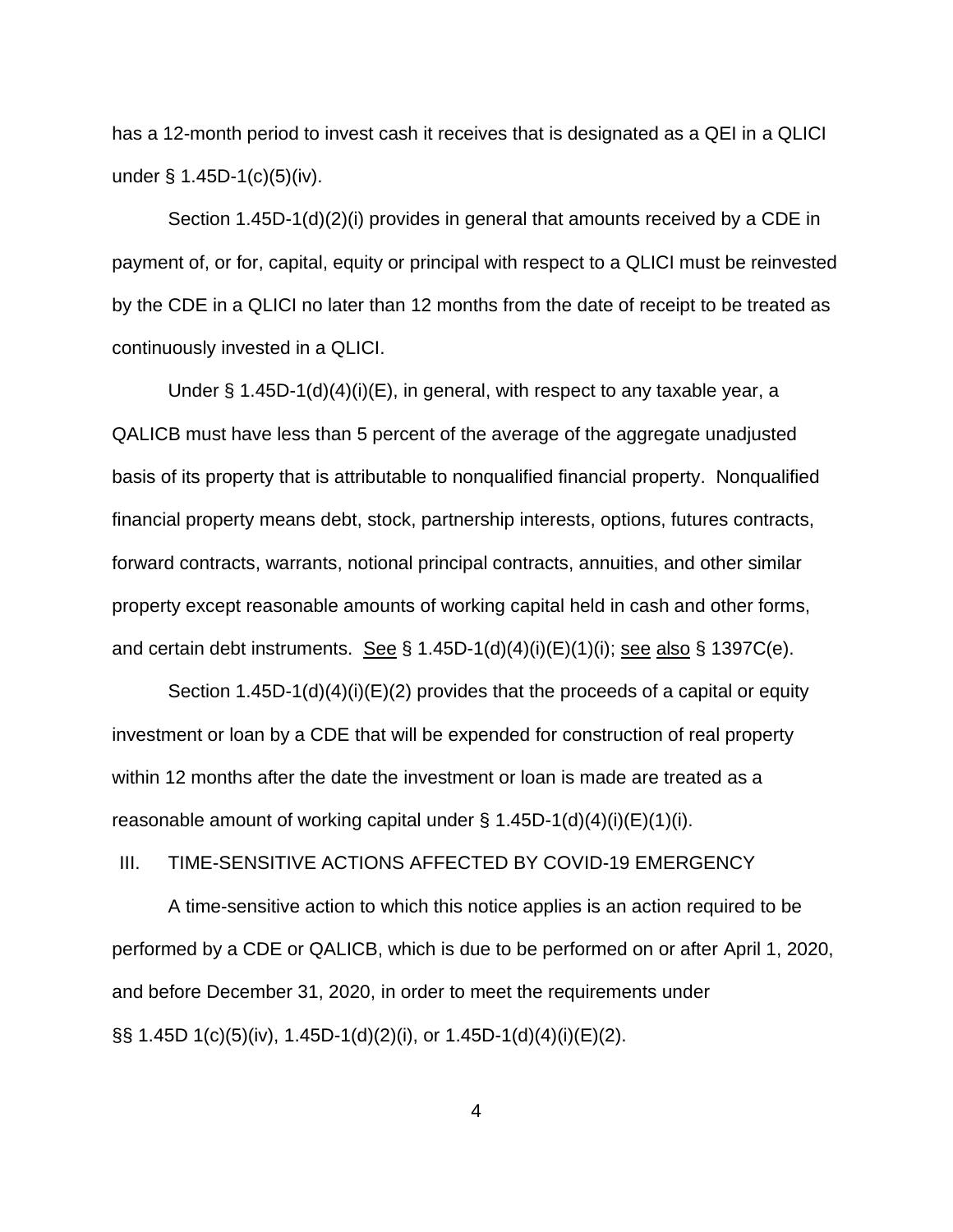## IV. RELIEF FOR SPECIFIED TIME-SENSITIVE ACTIONS AFFECTED BY COVID-19 EMERGENCY

#### A. TIME LIMIT FOR MAKING INVESTMENTS

For purposes of  $\S$  1.45D-1(c)(5)(iv), if the last day of the 12-month period during which a CDE must invest the cash it receives in a QLICI would fall on or after April 1, 2020, and before December 31, 2020, the last day of the 12-month period is postponed to December 31, 2020. Accordingly, the 12-month investment requirement is treated as timely satisfied if the cash is so invested by December 31, 2020.

### B. TIME LIMIT FOR MAKING REINVESTMENTS

For purposes of  $\S$  1.45D-1(d)(2)(i), if the last day of the 12-month period during which a CDE must reinvest in a QLICI amounts it receives, in payment of, or for capital, equity or principal with respect to a QLICI, would fall on or after between April 1, 2020, and before December 31, 2020, the last day of the 12-month period is postponed to December 31, 2020. Accordingly, the 12-month reinvestment requirement is treated as timely satisfied to the extent that the amounts are reinvested in a QLICI by December 31, 2020.

# C. TIME LIMIT FOR EXPENDING AMOUNTS FOR CONSTRUCTION OF REAL PROPERTY

For purposes of  $\S 1.45D-1(d)(4)(i)(E)(1)$  and (2), if the last day of the 12-month period for a QALICB to expend the proceeds of a capital or equity investment or loan by a CDE for construction of real property would fall on or after April 1, 2020, and before December 31, 2020, the last day of the 12-month period is postponed to December 31, 2020. Accordingly, the proceeds are treated as a reasonable amount of working capital